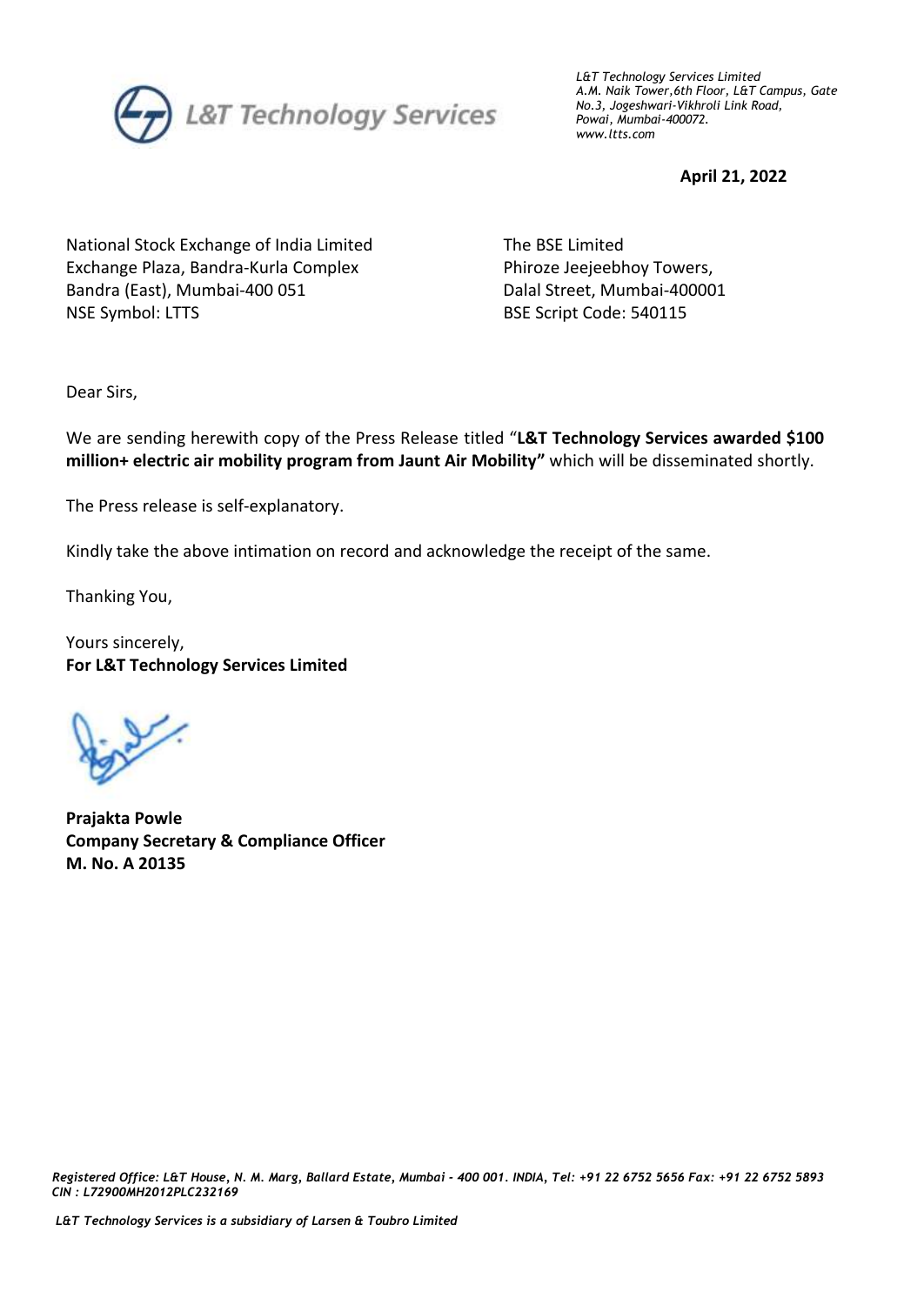



# **L&T Technology Services awarded \$100 million+ electric air mobility program from Jaunt Air Mobility**

*LTTS to set up Engineering R&D Centre encompassing structural design, power electronics, flight control systems, manufacturing engineering*

**Bengaluru (India)/ Montreal, (Canada)/ Dallas, TX, April 21, 2022**: L&T Technology Services Limited (BSE: 540115, NSE: LTTS), a global leading pure-play engineering services company, has garnered a multi-year \$100 million+ electric air mobility deal from Jaunt Air Mobility (Jaunt). As part of the contract, LTTS will open an Engineering and R&D Centre in Québec Province for the next-gen electric aircraft manufacturer to provide engineering services for the Jaunt Journey eVTOL (electric Vertical Takeoff and Landing) air taxi.

Under the purview of Jaunt's Urban Air Mobility (UAM) business focus, LTTS will offer global engineering services to support and build the Jaunt Journey. Collectively these will encompass technology areas such as power distribution system, air data management, cockpit display system, flight control system, battery management, electrification, power electronics, structural design, stress analysis, testing, certification, and manufacturing engineering.



*Martin Peryea, CEO (left) of Jaunt Air Mobility signs an agreement with Amit Chadha, CEO & MD of LTTS (right)*

Jaunt is rolling out a new generation of sustainable aircraft to meet the growing demand for faster urban and regional travel. The Jaunt Journey takes off like a helicopter and transitions to flying like a fixed-wing plane using patented Slowed-Rotor Compound technology. These new air taxis will make it possible to travel more than 110 km in the air in 25 minutes or less, with trip costs affordable to the public. The Jaunt Journey, single-pilot aircraft, will carry four passengers. The vehicle will offer urban air mobility, cargo delivery, military missions, and medical transport.

REGISTERED OFFICE: L&T House, N.M. Marg, Ballard Estate, Mumbai - 400 001 CIN: CIN: L72900MH2012PLC232169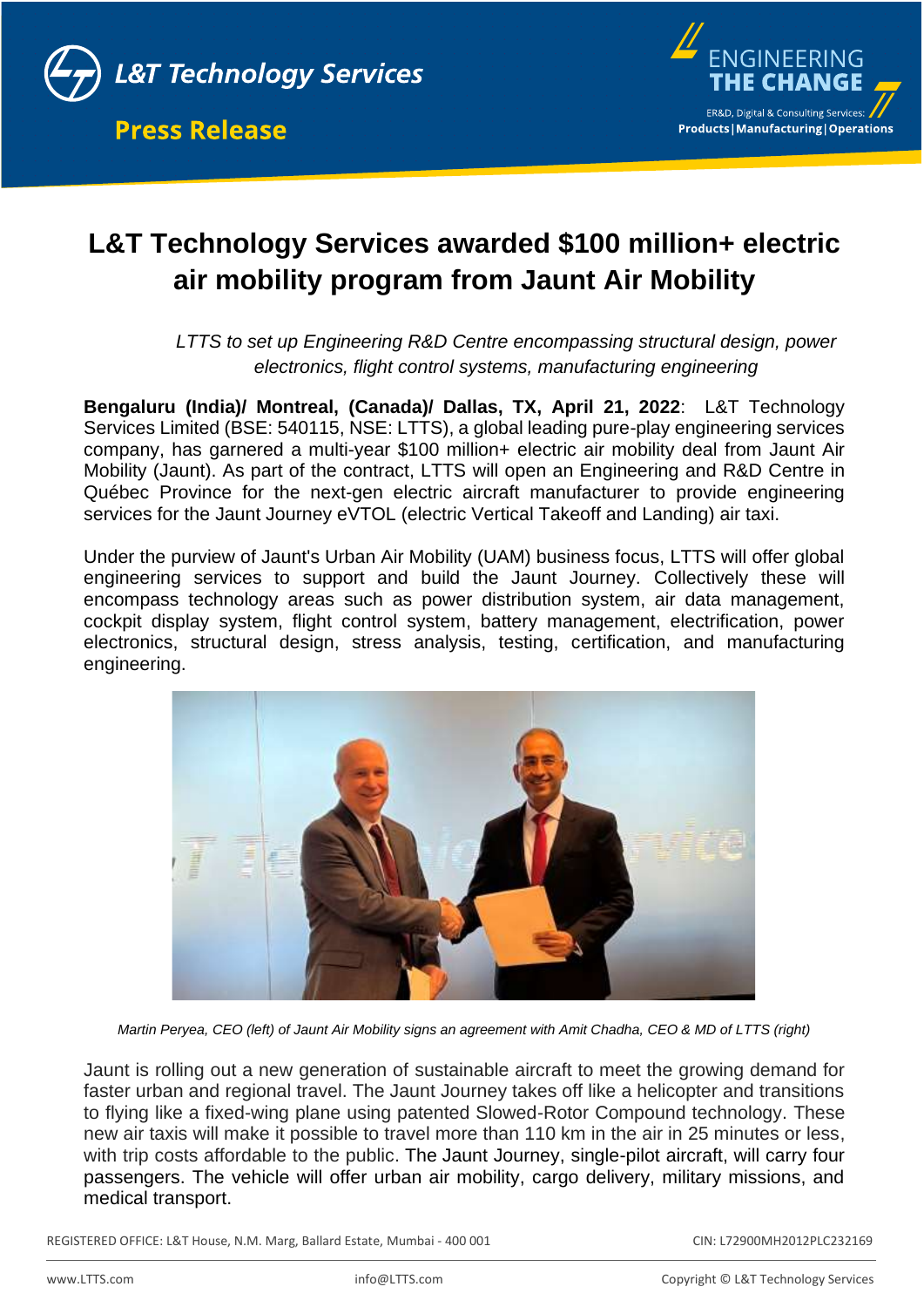**Martin Peryea, CEO & CTO, Jaunt, said,** *"At Jaunt, our vision is to usher in a range of newage aircraft-driven urban commuting that is fast, safe, and convenient. This new clean, sustainable aircraft will reduce carbon emissions worldwide. Strategically, we are continuing to grow our Tier 1 partnerships and recognize LTTS as a best-fit engineering partner, and together we are confident of pushing the mass-scale commercialization".*

**Eric Côté, President, Jaunt Air Mobility Canada, said**, *"The proposed Green Aerospace strategy created by federal and provincial governments makes it a perfect match for LTTS and Jaunt to offer end-to-end engineering support in structural design analysis and certification to develop the Jaunt Journey all-electric VTOL aircraft. LTTS has a history of working in Canada and can appreciate the potential behind this favorable environment."*

**Amit Chadha, Chief Executive Officer & Managing Director, L&T Technology Services, commented**, *"This deal is a milestone for team LTTS in view of the tremendous opportunities opening up in UAM and drone services which are emerging as alternatives to the increasingly congested on-ground mobility in cities. LTTS has a track record of developing highperformance engineering solutions for global Aerospace and Defense for over a decade and*  has supported critical defense programs in the past. We believe this program will set the *benchmark for future UAM projects and our team is excited to build on this important engagement with Jaunt, with the eventual aim to make urban commuting safer, greener, efficient and reliable".* 

## **About L&T Technology Services Ltd**

L&T Technology Services Limited (LTTS) is a listed subsidiary of Larsen & Toubro Limited focused on Engineering and R&D (ER&D) services. We offer consultancy, design, development and testing services across the product and process development life cycle. Our customer base includes 69 Fortune 500 companies and 57 of the world's top ER&D companies, across industrial products, medical devices, transportation, telecom & hi-tech, and the process industries. Headquartered in India, we have over 20,800 employees spread across 17 global design centers, 28 global sales offices and 89 innovation labs as of March 31, 2022. For more information, please visit [https://www.ltts.com](https://www.ltts.com/)

### **Media Contact:**

Aniruddha Basu L&T Technology Services Limited E: [Aniruddha.Basu@LTTS.com](mailto:Aniruddha.Basu@LTTS.com) T: +91-80-67675707

Sayanti Chakraborty L&T Technology Services Limited E: [Sayanti.Chakraborty@LTTS.com](mailto:Sayanti.Chakraborty@LTTS.com) T: +91-80-67675168

#### **About Jaunt Air Mobility LLC**

Jaunt Air Mobility LLC is a transformative aerospace company headquartered in Dallas, Texas, in the US, with design and manufacturing in Montreal, Canada. Jaunt is building the best in the next generation of eVTOL (electric Vertical Takeoff and Landing) and hybrid-electric VTOL aircraft for faster travel over urban areas, moving people and packages. Jaunt is the global leader in Slowed-Rotor Compound (SRC) technology. The Jaunt Journey is the world's first aircraft combining helicopter and airplane flight capabilities. Together with Tier 1 aviation partners to develop the Journey, Jaunt intends to work with operators globally to provide this new form of travel. Jaunt offers the safest, quietest, most comfortable, and operationally efficient aircraft with a zero-carbon footprint. For more information, visit [www.jauntairmobility.com.](http://www.jauntairmobility.com/)

On March 10, 2022, Jaunt became a wholly owned subsidiary of AIRO Group Holdings, Inc. (The AIRO Group). The AIRO Group will bring together decades of industry-leading technology with its group

REGISTERED OFFICE: L&T House, N.M. Marg, Ballard Estate, Mumbai - 400 001 CIN: CIN: L72900MH2012PLC232169